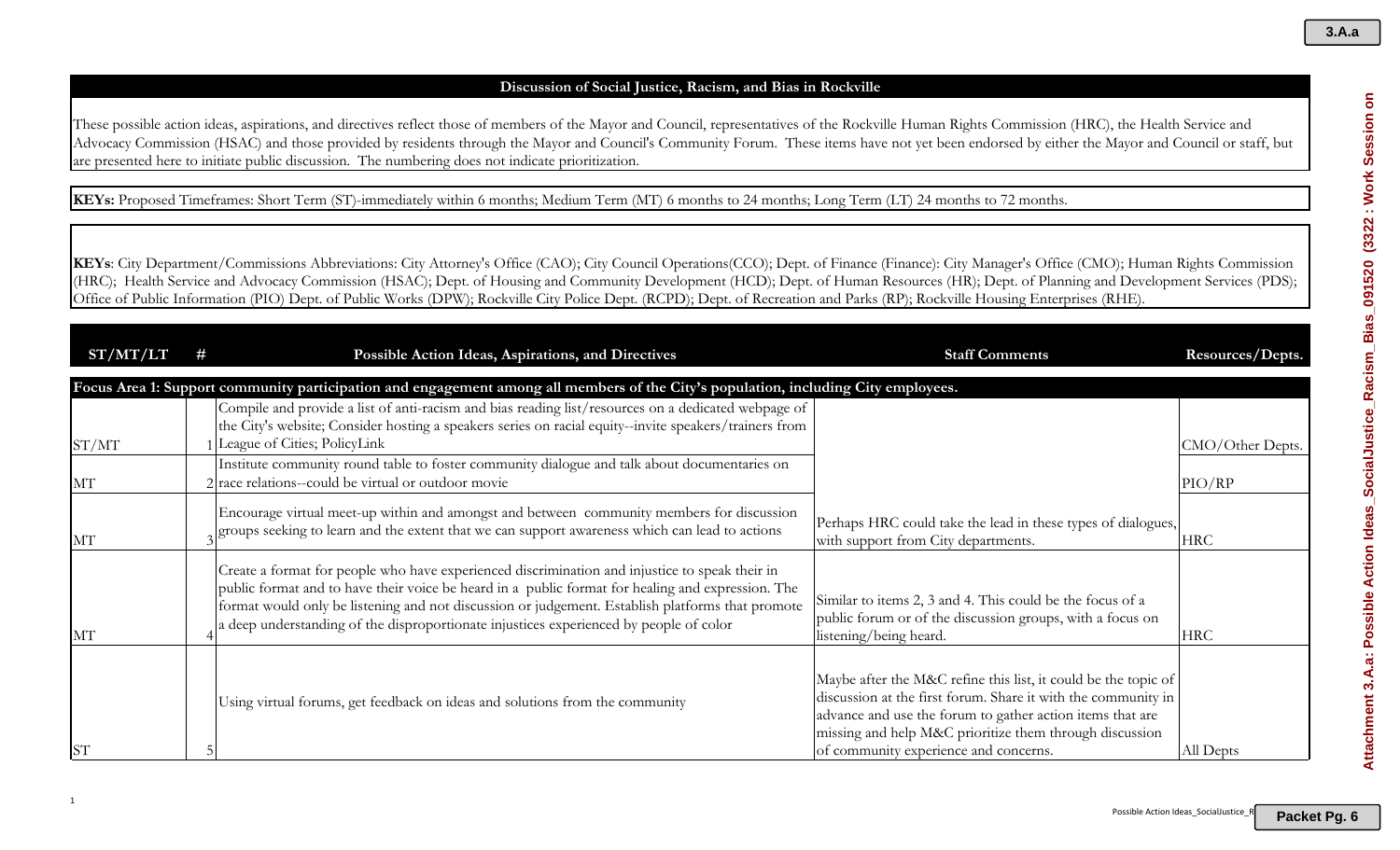# **Discussion of Social Justice, Racism, and Bias in Rockville**

These possible action ideas, aspirations, and directives reflect those of members of the Mayor and Council, representatives of the Rockville Human Rights Commission (HRC), the Health Service and Advocacy Commission (HSAC) and those provided by residents through the Mayor and Council's Community Forum. These items have not yet been endorsed by either the Mayor and Council or staff, but are presented here to initiate public discussion. The numbering does not indicate prioritization.

**KEYs:** Proposed Timeframes: Short Term (ST)-immediately within 6 months; Medium Term (MT) 6 months to 24 months; Long Term (LT) 24 months to 72 months.

**KEYs**: City Department/Commissions Abbreviations: City Attorney's Office (CAO); City Council Operations(CCO); Dept. of Finance (Finance): City Manager's Office (CMO); Human Rights Commission (HRC); Health Service and Advocacy Commission (HSAC); Dept. of Housing and Community Development (HCD); Dept. of Human Resources (HR); Dept. of Planning and Development Services (PDS); Office of Public Information (PIO) Dept. of Public Works (DPW); Rockville City Police Dept. (RCPD); Dept. of Recreation and Parks (RP); Rockville Housing Enterprises (RHE).

| ST/MT/LT  | #         | Possible Action Ideas, Aspirations, and Directives                                                                                                                                                                                                                        | <b>Staff Comments</b>                                                                                                                                                                                                                                                                                                                                                                                                                                                       | Resources/Depts. |
|-----------|-----------|---------------------------------------------------------------------------------------------------------------------------------------------------------------------------------------------------------------------------------------------------------------------------|-----------------------------------------------------------------------------------------------------------------------------------------------------------------------------------------------------------------------------------------------------------------------------------------------------------------------------------------------------------------------------------------------------------------------------------------------------------------------------|------------------|
| MT/LT     | protest   | Promote an environment where peaceful protest is embraced and the exercise of freedom of<br>assembly is encouraged. Support the right of Rockville community members to assemble and                                                                                      | This falls in the category of a goal, rather than an action<br>item, and could be discussed further by the M&C to<br>generate action items that could accomplish the goal.                                                                                                                                                                                                                                                                                                  |                  |
| MT/LT     |           | Deliver diversity training with special focus on microaggression and implicit bias for City<br>employees. Expanding Fair and Impartial Training to all City staff, and the wider community, as an<br>important educational piece of the equation. Could be done virtually | This type of training is best when there's interaction and<br>break out sessions. Can possibly be accomplished virtually,<br>with smaller groups. With a train the trainer component,<br>easier to provide the training when new hires are onboarded.<br>Anticipated cost: Approximately \$45,000. A good next step<br>would be to get direction during the first budget work<br>session on whether M&C would like to see funding for it in<br>the CM Proposed FY22 Budget. | <b>HR</b>        |
| <b>ST</b> |           | Solicit feedback through survey or invite employees to provide input and contribute towards<br>solutions. Such forum would give employees a safe place to share experience (i.e., microaggression),<br>8 ideas and thoughts and ways to address them                      | One employer called these conversation circles safe<br>discussion in smaller groups.                                                                                                                                                                                                                                                                                                                                                                                        | <b>HR</b>        |
| MT/LT     | inequity. | Encourage and foster "safe space" for employees, City residents, and students to talk about racial                                                                                                                                                                        | Good first step would be more discussion with M&C about<br>how to define "safe space" and what action items would<br>foster a safe place.                                                                                                                                                                                                                                                                                                                                   |                  |

**3.A.a**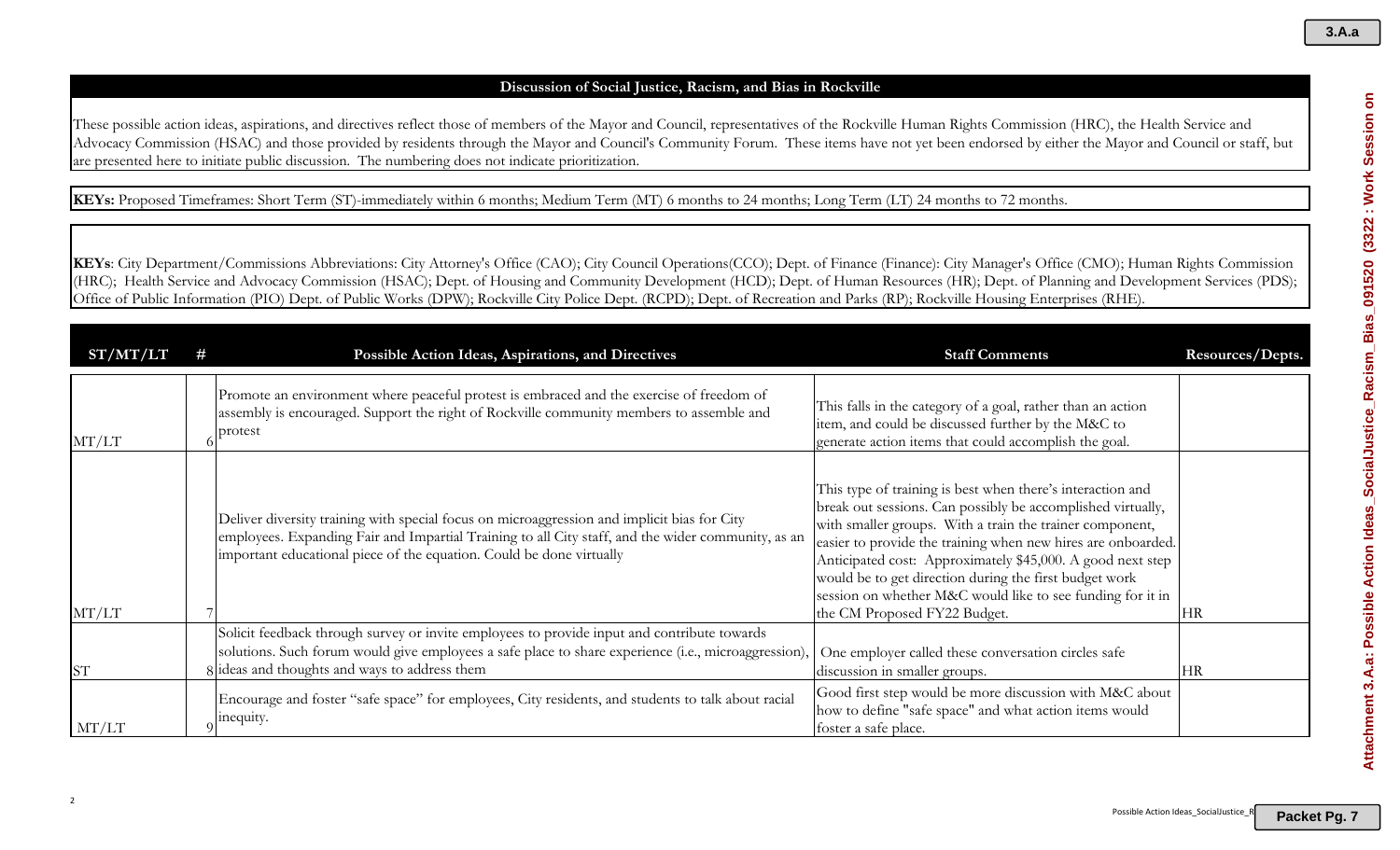# **Discussion of Social Justice, Racism, and Bias in Rockville**

These possible action ideas, aspirations, and directives reflect those of members of the Mayor and Council, representatives of the Rockville Human Rights Commission (HRC), the Health Service and Advocacy Commission (HSAC) and those provided by residents through the Mayor and Council's Community Forum. These items have not yet been endorsed by either the Mayor and Council or staff, but are presented here to initiate public discussion. The numbering does not indicate prioritization.

**KEYs:** Proposed Timeframes: Short Term (ST)-immediately within 6 months; Medium Term (MT) 6 months to 24 months; Long Term (LT) 24 months to 72 months.

| ST/MT/LT  |    | Possible Action Ideas, Aspirations, and Directives                                                                                                                                                                                                                                                                                                                                                                    | <b>Staff Comments</b>                                                                                                                                                                                                                                                                         | Resources/Depts.                            |
|-----------|----|-----------------------------------------------------------------------------------------------------------------------------------------------------------------------------------------------------------------------------------------------------------------------------------------------------------------------------------------------------------------------------------------------------------------------|-----------------------------------------------------------------------------------------------------------------------------------------------------------------------------------------------------------------------------------------------------------------------------------------------|---------------------------------------------|
| MT        |    | Create and administer a community survey to see what community would like to see regarding<br>10 Social Justice, Racism and Bias                                                                                                                                                                                                                                                                                      |                                                                                                                                                                                                                                                                                               | HRC/PIO/Other<br>departments                |
| <b>ST</b> |    | Create a citizen or review board made of a coalition of consisting of Asians, African Americans,<br>Latino and LBGTQ individuals for the purposes of holding police department accountable and to<br>serve as sounding board on racial justice. The board cold be a subset of M&C Council or a separate<br>entity empowered by M&C with ability to make decisions and recommendations that are enacted by<br>$11$ M&C | To be discussed on Sept. 14 agenda.                                                                                                                                                                                                                                                           | <b>RCPD</b>                                 |
| MT/LT     |    | Create an inclusive community where Black lives are respected, and the Black community's<br>12 concerns are heeded                                                                                                                                                                                                                                                                                                    |                                                                                                                                                                                                                                                                                               |                                             |
| LT        |    | Commit to use the City's resources toward creating a safe and inclusive environment through a<br>deep and sustained review of City policies and programs and ongoing collaboration with the Black<br>community, the Latino community, the Asian community, and others. The Human Rights<br>Commission offers its assistance in order to achieve this endeavor                                                         | The leadership team could develop an approach to working<br>with the community on policy/program review based on<br>M&C prioritization.                                                                                                                                                       | All Departments                             |
| MT/LT     | 14 | Create space for students to open discuss racial inequities                                                                                                                                                                                                                                                                                                                                                           | Explore working with the HRC's student ambassadors and<br>the RM Jaguar Scholars to initiate a discussion about how<br>the City can support creating space for students to discuss.<br>Staff could seek also seek information from MCPS about<br>what MCPS has in place to support this goal. | <b>HCD</b><br>(HRC/Community<br>mediations) |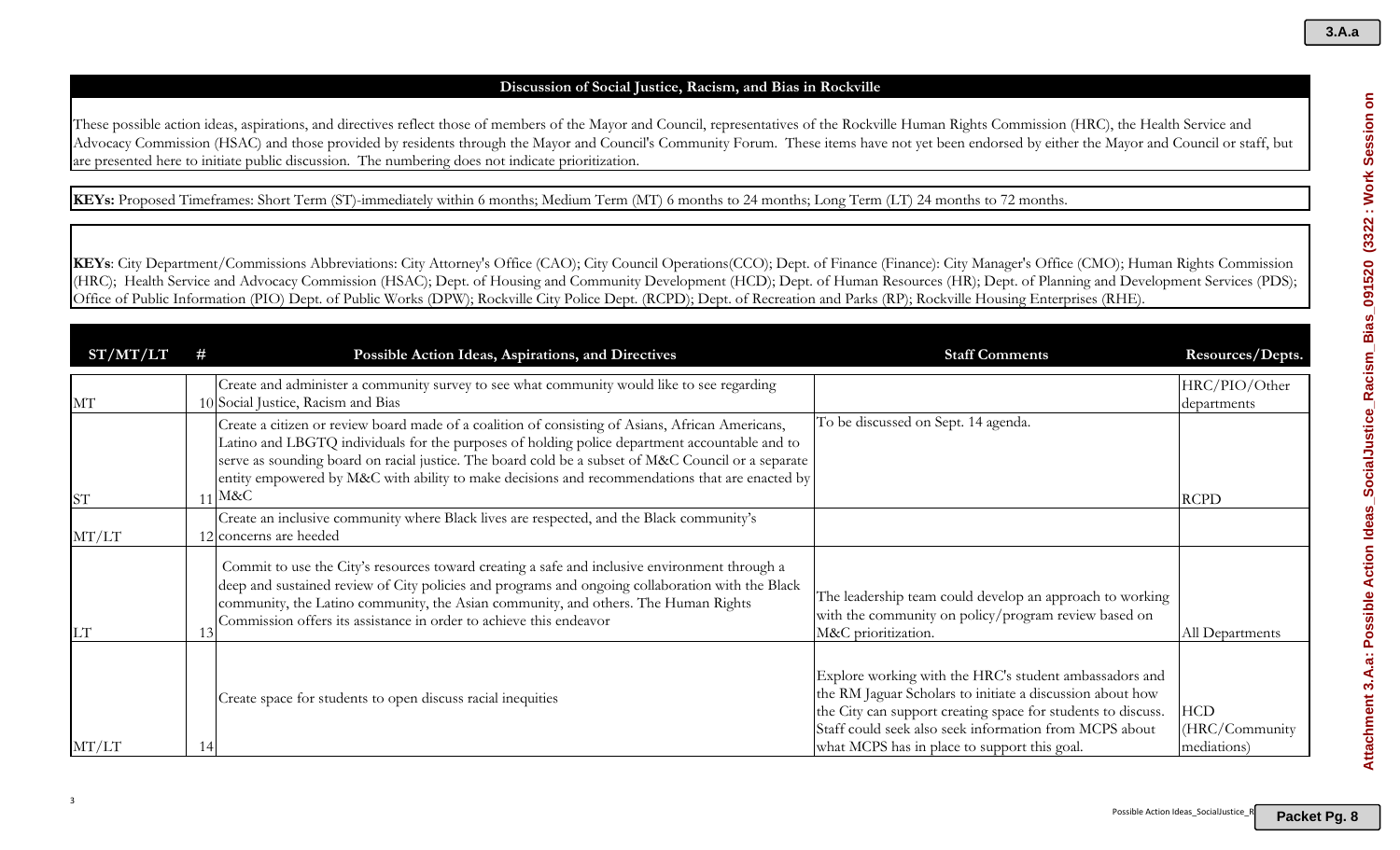# **Discussion of Social Justice, Racism, and Bias in Rockville**

These possible action ideas, aspirations, and directives reflect those of members of the Mayor and Council, representatives of the Rockville Human Rights Commission (HRC), the Health Service and Advocacy Commission (HSAC) and those provided by residents through the Mayor and Council's Community Forum. These items have not yet been endorsed by either the Mayor and Council or staff, but are presented here to initiate public discussion. The numbering does not indicate prioritization.

**KEYs:** Proposed Timeframes: Short Term (ST)-immediately within 6 months; Medium Term (MT) 6 months to 24 months; Long Term (LT) 24 months to 72 months.

| ST/MT/LT                      | Possible Action Ideas, Aspirations, and Directives                                                                                                                                                                                                                                                                                                                                  | <b>Staff Comments</b>                                                                                                                                                                  | Resources/Depts. |
|-------------------------------|-------------------------------------------------------------------------------------------------------------------------------------------------------------------------------------------------------------------------------------------------------------------------------------------------------------------------------------------------------------------------------------|----------------------------------------------------------------------------------------------------------------------------------------------------------------------------------------|------------------|
| MT/LT                         | Restructure the purpose, goals and role of the HRC to have increased influence in social justice,<br>15 racism and bias. The HSAC could also offer assistance in this area.                                                                                                                                                                                                         | This suggestion may require changes to the City Code.                                                                                                                                  |                  |
| MT                            | As part of Juneteenth celebration, create a day of action and reflection with focus on education,<br>equity and action                                                                                                                                                                                                                                                              | Mayor and Council adopted a resolution making Juneteenth<br>a City holiday and directed staff to create programming<br>around the holiday.                                             | <b>HCD</b>       |
| complete sidewalks, and parks | Focus Area 2: Ensure the availability of diverse and affordable housing and provide for a variety of housing types and price points, and with access to amenities--retail, transportation,                                                                                                                                                                                          |                                                                                                                                                                                        |                  |
| <b>ST</b>                     | Developing a system for tracking MPDU expiration dates (there are about 900 units with difference<br>expiration dates) and to develop for strategies that seek to either extend affordability terms through<br>incentive or acquire units                                                                                                                                           | Staff has been assigned to review Declaration of Covenants<br>and assemble data onto a spreadsheet as we review existing<br>infrastructure to ascertain capacity of existing database. | <b>HCD</b>       |
| $ST/MT/LT$ --On-<br>going     | Explore a variety of strategies to meet the affordable housing goals, including adjustments the City's<br>Moderately-Priced Dwelling Unit (MPDU) program, tax exemptions for affordable housing, fees<br>and other subsidized housing programs, as well as strategies to increase housing affordability<br>through provision of commercially-available housing at affordable prices | M&C has adopted some changes over the last 5 years.<br>Discussions are on-going.                                                                                                       | <b>HCD</b>       |
|                               | Integrate officers within the communities in which they serve by creating a housing initiatives that<br>would enable officers to live in the communities in which they serve                                                                                                                                                                                                        | All of the action items to increase affordable housing in the<br>City would support the goal of enabling officers and other<br>City staff to live in the community served.             | HCD/RCPD         |
| ST/MT/LT--On-<br>going        | Seek ways to increase affordable housing cost is too high by reviewing exclusionary zoning<br>4 language                                                                                                                                                                                                                                                                            |                                                                                                                                                                                        | HCD/PDS          |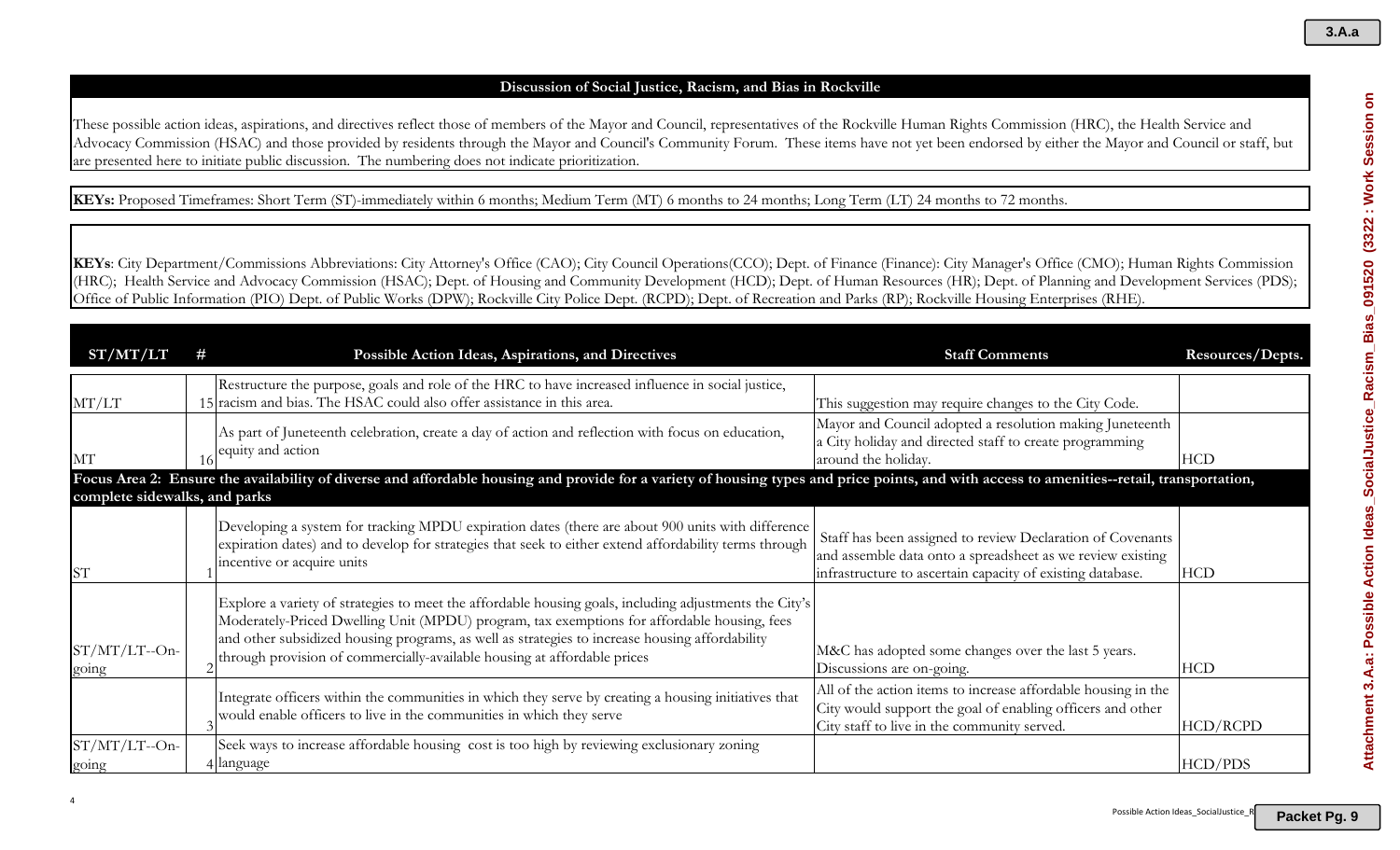# Attachment 3.A.a: Possible Action Ideas\_SocialJustice\_Racism\_Bias\_091520 (3322 : Work Session on **Attachment 3.A.a: Possible Action Ideas\_SocialJustice\_Racism\_Bias\_091520 (3322 : Work Session on**

### **Discussion of Social Justice, Racism, and Bias in Rockville**

These possible action ideas, aspirations, and directives reflect those of members of the Mayor and Council, representatives of the Rockville Human Rights Commission (HRC), the Health Service and Advocacy Commission (HSAC) and those provided by residents through the Mayor and Council's Community Forum. These items have not yet been endorsed by either the Mayor and Council or staff, but are presented here to initiate public discussion. The numbering does not indicate prioritization.

**KEYs:** Proposed Timeframes: Short Term (ST)-immediately within 6 months; Medium Term (MT) 6 months to 24 months; Long Term (LT) 24 months to 72 months.

| ST/MT/LT                  | # | Possible Action Ideas, Aspirations, and Directives                                                                                                  | <b>Staff Comments</b>                                                                                                                                                                                                                                                                                                              | Resources/Depts.                                                  |
|---------------------------|---|-----------------------------------------------------------------------------------------------------------------------------------------------------|------------------------------------------------------------------------------------------------------------------------------------------------------------------------------------------------------------------------------------------------------------------------------------------------------------------------------------|-------------------------------------------------------------------|
| <b>LT</b>                 |   | Review zoning code, moratorium and aging commercial plazas to encourage affordable housing                                                          |                                                                                                                                                                                                                                                                                                                                    | DPW/PDS/HCD/e<br>xternal orgs                                     |
| $ST/MT/LT$ --On-<br>going |   | Help create opportunities for social mobility through wrap-around services--combining housing<br>and social services and other supportive services. | On-going. The creation of HCD is allowing for the<br>opportunity to provide wrap-around/no wrong door<br>approach to opportunities. HCD staff will be working to<br>explore and create other self-sufficiency/empowerment<br>programs (i.e., financial literacy) through partnerships and<br>independently, as deemed appropriate. | HCD/external                                                      |
| $ST/MT/LT$ --On-<br>going |   | Address the housing needs of those who are unhoused (homeless), in transitional, permanent<br>supportive housing, etc.                              | HCD staff is an active member of ICH--interagency Council<br>on Homelessness. HCD also works with housing providers<br>to use CDBG to fund repair of units owned by housing<br>providers.                                                                                                                                          | HCD/external<br>organizations                                     |
| <b>LT</b>                 |   | Certain neighborhoods such as the David Scull community are food desert--need ways to address<br>through zoning or land swap, if feasible/possible  |                                                                                                                                                                                                                                                                                                                                    | PDS/HCD/RHE/o<br>ther external<br>organizations,<br>including HUD |
| <b>ST</b>                 |   | Look at tax credits for seniors to keep housing affordable and for aging in place                                                                   | Department of Finance to explore and include in FY23<br>budgetary discussions.                                                                                                                                                                                                                                                     | Finance                                                           |
| <b>LT</b>                 |   | 10 Look at Social impact funding opportunities to secure and support affordable housing                                                             |                                                                                                                                                                                                                                                                                                                                    | <b>HCD</b>                                                        |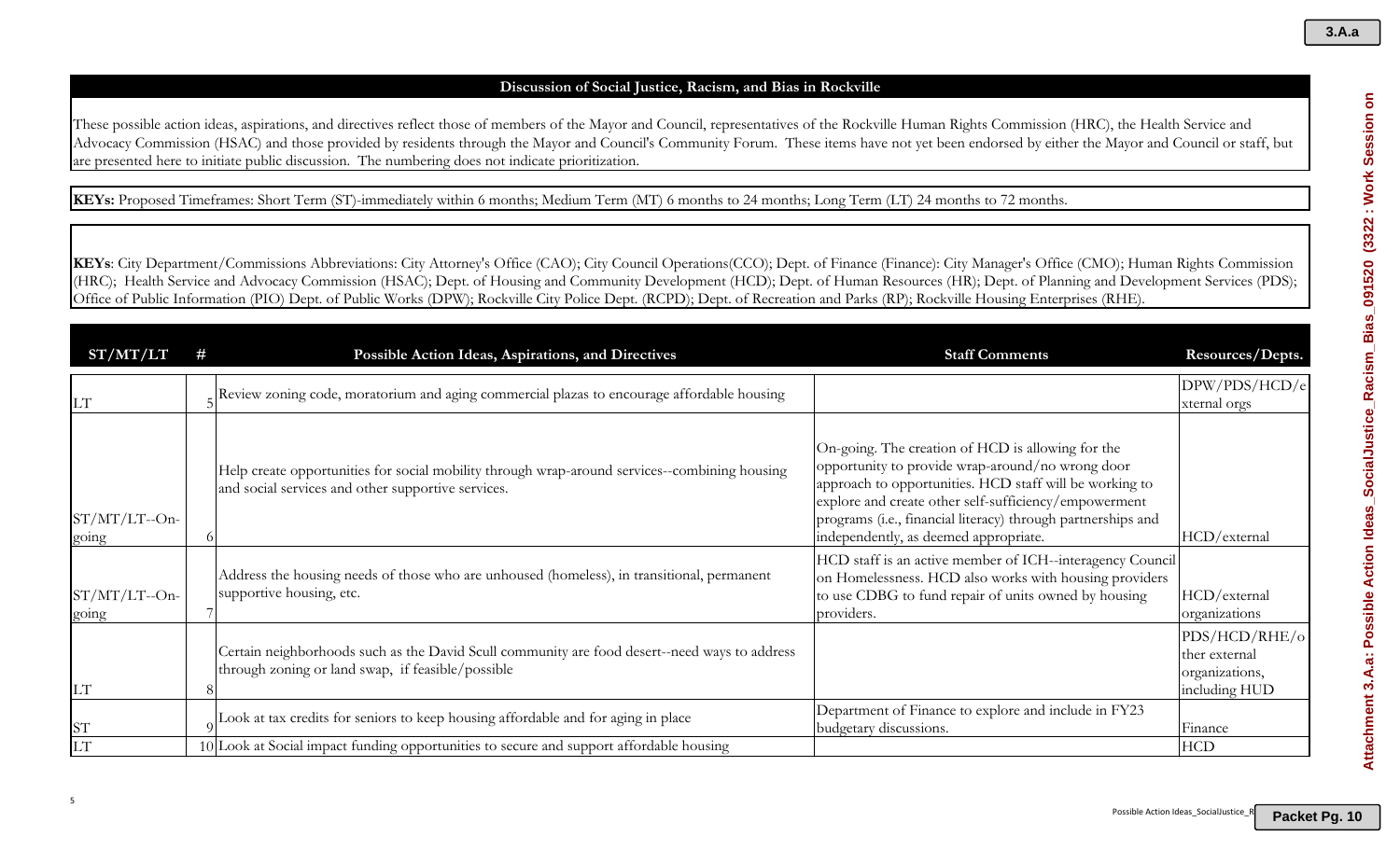# **Discussion of Social Justice, Racism, and Bias in Rockville**

These possible action ideas, aspirations, and directives reflect those of members of the Mayor and Council, representatives of the Rockville Human Rights Commission (HRC), the Health Service and Advocacy Commission (HSAC) and those provided by residents through the Mayor and Council's Community Forum. These items have not yet been endorsed by either the Mayor and Council or staff, but are presented here to initiate public discussion. The numbering does not indicate prioritization.

**KEYs:** Proposed Timeframes: Short Term (ST)-immediately within 6 months; Medium Term (MT) 6 months to 24 months; Long Term (LT) 24 months to 72 months.

| ST/MT/LT  | # | Possible Action Ideas, Aspirations, and Directives                                                                                                                                     | <b>Staff Comments</b>                                                                                                                                                                                                                          | Resources/Depts. |
|-----------|---|----------------------------------------------------------------------------------------------------------------------------------------------------------------------------------------|------------------------------------------------------------------------------------------------------------------------------------------------------------------------------------------------------------------------------------------------|------------------|
| <b>LT</b> |   | Improve transportation options for all residents and neighborhoods; encourage residential<br>developments near transit                                                                 | The work is underway in the Stonestreet corridor addresses<br>residential development near the Rockville Metro Station.<br>The Mayor and Council could discuss types of<br>transportation options and parts of the City for priority<br>focus. | PDS/DPW          |
|           |   | Focus Area 3:Continue to build on the City's best practices in policing, promoting racially-just policing by building relationships between community members and law enforcement, and |                                                                                                                                                                                                                                                |                  |
|           |   | ensuring all community members are treated with equity and respect.                                                                                                                    |                                                                                                                                                                                                                                                |                  |
| <b>ST</b> |   | Expand police education and reimburse staff for relevant courses                                                                                                                       | Consider allowing RCPD employees to use tuition<br>reimbursement funds to pay for professional courses<br>approved by the Chief of Police. This would help<br>accentuate the training budget which was reduced.                                | RCPD/HR/Finance  |
| MT        |   | Host a police appreciation day                                                                                                                                                         | Change to public safety or City essential worker appreciation<br>day to be more inclusive.                                                                                                                                                     | RCPD/HCD         |
|           |   | Develop FAQs to share in response to comments and questions received from the community on                                                                                             |                                                                                                                                                                                                                                                |                  |
| Complete  |   | 3 Fair and Impartial Policing                                                                                                                                                          | This will be posted on the City's website on 9/14.                                                                                                                                                                                             | RCPD/CMO         |
| <b>ST</b> |   | Encourage meet and greet between police officers and the community                                                                                                                     | Ongoing daily effort with our community to build trust and<br>communication with every contact we make.                                                                                                                                        | <b>RCPD</b>      |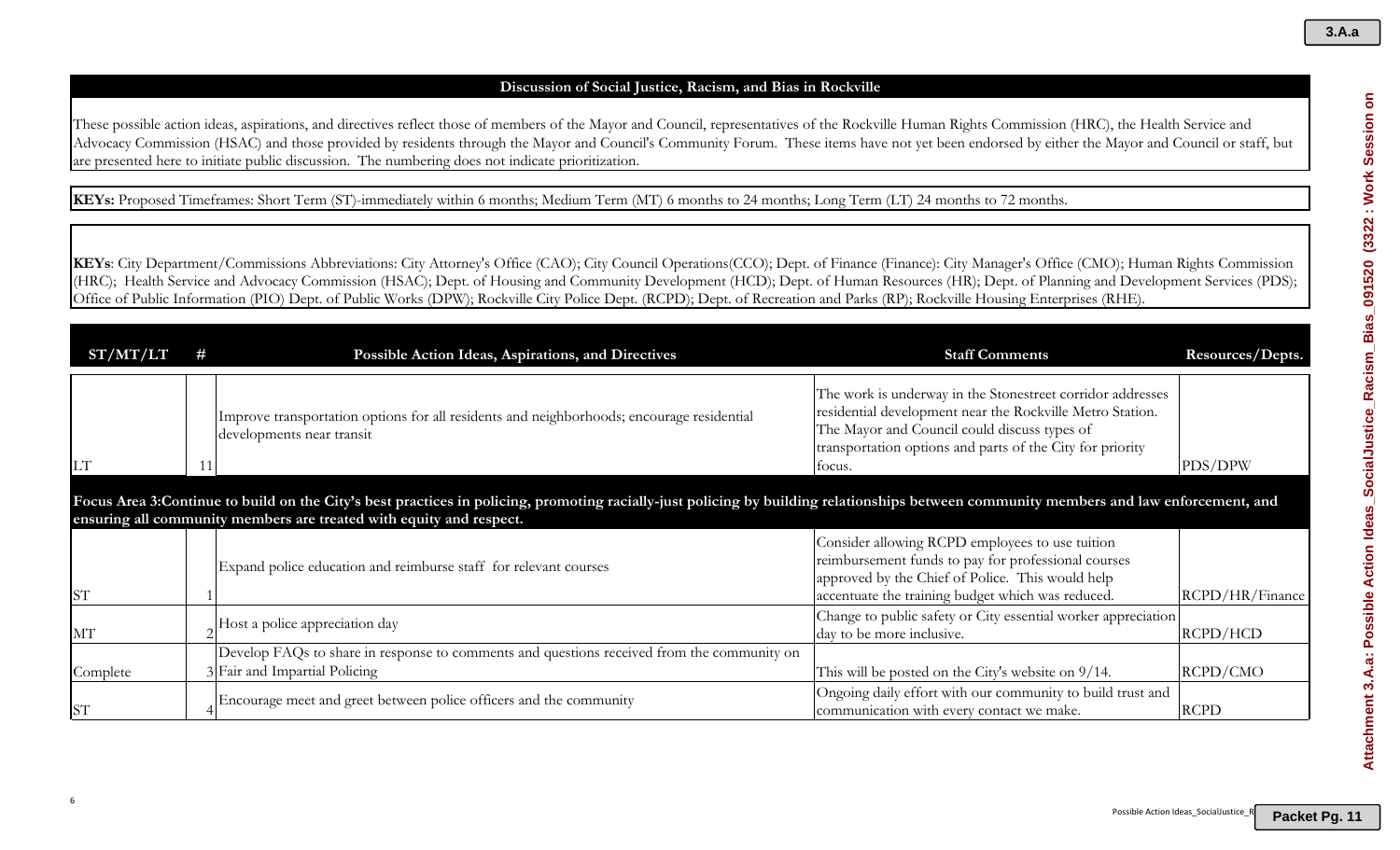# **Discussion of Social Justice, Racism, and Bias in Rockville**

These possible action ideas, aspirations, and directives reflect those of members of the Mayor and Council, representatives of the Rockville Human Rights Commission (HRC), the Health Service and Advocacy Commission (HSAC) and those provided by residents through the Mayor and Council's Community Forum. These items have not yet been endorsed by either the Mayor and Council or staff, but are presented here to initiate public discussion. The numbering does not indicate prioritization.

**KEYs:** Proposed Timeframes: Short Term (ST)-immediately within 6 months; Medium Term (MT) 6 months to 24 months; Long Term (LT) 24 months to 72 months.

| ST/MT/LT  | Possible Action Ideas, Aspirations, and Directives                                                                                                                       | <b>Staff Comments</b>                                                                                                                                                                                                                                                                                                                                                                                                                                                                                                                                                                         | Resources/Depts. |
|-----------|--------------------------------------------------------------------------------------------------------------------------------------------------------------------------|-----------------------------------------------------------------------------------------------------------------------------------------------------------------------------------------------------------------------------------------------------------------------------------------------------------------------------------------------------------------------------------------------------------------------------------------------------------------------------------------------------------------------------------------------------------------------------------------------|------------------|
| <b>ST</b> | Denounce police brutality in America and in Rockville, the county seat of Montgomery County                                                                              | The City will continue to activity respond and comment on<br>local and national incidents and occurrences. M&C could<br>discuss future opportunities to engage in denouncing<br>brutality. This summer, M&C issued a statement<br>condemning the police-involved death of George Floyd,<br>following his arrest by Minneapolis police officers. The<br>statement is posted here:<br>https://www.rockvillemd.gov/424/Mayor-Council.<br>Additionally Chief Brito wrote a letter to the Rockville<br>community condemning the killing of Mr. George Floyd by<br>the Minneapolis police officers. | M&C/RCPD         |
| MT/LT     | Community oversight board/commission with ability to review excessive force complaints (should<br>6 be located offsite and not in police department)                     | The 9/14 agenda item will provide the Police Chief's<br>recommended approach.                                                                                                                                                                                                                                                                                                                                                                                                                                                                                                                 | <b>RCPD</b>      |
| <b>ST</b> | Create an opportunity for support and training for police with lens of emotional intelligence and<br>unconscious bias                                                    | RCPD has been a leader instituting Fair and Impartial<br>Policing (FIP) implicit bias training in the police department<br>and hosting FIP events with our community.                                                                                                                                                                                                                                                                                                                                                                                                                         | <b>RCPD</b>      |
| LT        | Identify ways to reduce calls to policies that are not police related by leveraging other City services<br>8 such as community mediation and youth and family counseling | Coordination between RCPD and HCD.                                                                                                                                                                                                                                                                                                                                                                                                                                                                                                                                                            | RCPD/HCD         |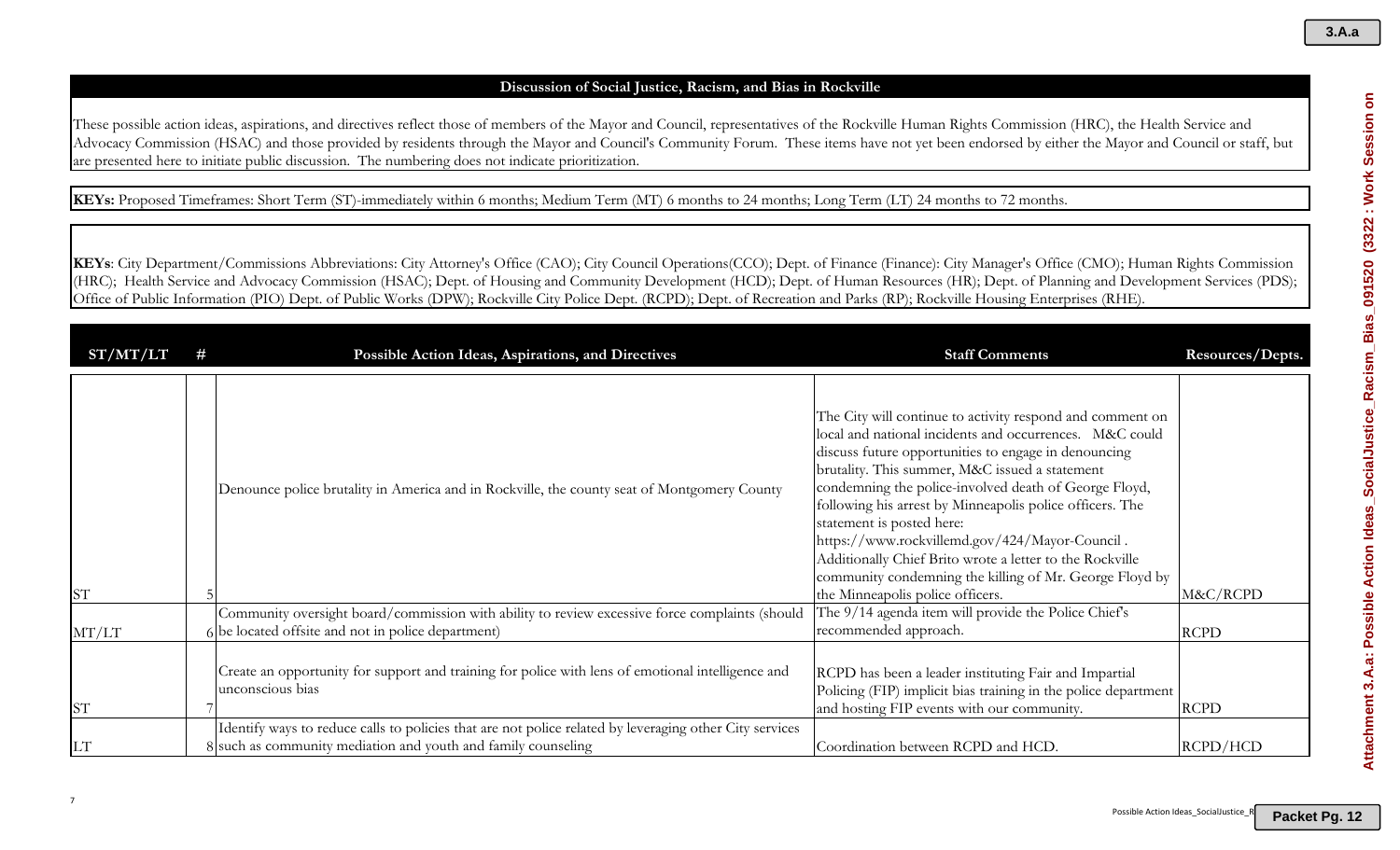# **Discussion of Social Justice, Racism, and Bias in Rockville**

These possible action ideas, aspirations, and directives reflect those of members of the Mayor and Council, representatives of the Rockville Human Rights Commission (HRC), the Health Service and Advocacy Commission (HSAC) and those provided by residents through the Mayor and Council's Community Forum. These items have not yet been endorsed by either the Mayor and Council or staff, but are presented here to initiate public discussion. The numbering does not indicate prioritization.

**KEYs:** Proposed Timeframes: Short Term (ST)-immediately within 6 months; Medium Term (MT) 6 months to 24 months; Long Term (LT) 24 months to 72 months.

| ST/MT/LT  |    | Possible Action Ideas, Aspirations, and Directives                                                                                                                                                                                                                                                                                                                                                                                                                                                                                                                                                          | <b>Staff Comments</b>                                                                                                                                                                                                                                                                     | Resources/Depts.        |
|-----------|----|-------------------------------------------------------------------------------------------------------------------------------------------------------------------------------------------------------------------------------------------------------------------------------------------------------------------------------------------------------------------------------------------------------------------------------------------------------------------------------------------------------------------------------------------------------------------------------------------------------------|-------------------------------------------------------------------------------------------------------------------------------------------------------------------------------------------------------------------------------------------------------------------------------------------|-------------------------|
| MT<br>SΊ  |    | Conduct an assessment of police and community policing activities and programs--what worked<br>9 and what didn't work<br>10 Incorporate mental health training and services to our police officers                                                                                                                                                                                                                                                                                                                                                                                                          | RCPD's Community policing programs continue to evolve<br>and add value to our community engagement.<br>Peer support and EAP services are available 24/7.                                                                                                                                  | <b>RCPD</b><br>RCPD/HR  |
| MT        |    | Launch a Police Athletics League as a way to build relationship with young members of the<br>11 community                                                                                                                                                                                                                                                                                                                                                                                                                                                                                                   | RCPD is engaged in the conversation with appropriate<br>contacts.                                                                                                                                                                                                                         | <b>RCPD</b>             |
| MT        |    | Institute foot, bike, and Segway patrol                                                                                                                                                                                                                                                                                                                                                                                                                                                                                                                                                                     | The hiring of additional officers improves our ability to<br>implement foot, bike, and Segway patrols.                                                                                                                                                                                    | <b>RCPD</b>             |
| LT        |    | Repurpose new RCPD officer position to focus on mental health, homelessness, and other social<br>service needs in the community                                                                                                                                                                                                                                                                                                                                                                                                                                                                             | Due the growing population and needs of Rockville the<br>RCPD needs to keep pace with demand for quality and<br>responsive police services from our community.                                                                                                                            | HR/Finance/RCPD<br>/CMO |
| MT/LT     |    | Gather and report data on 911 calls, arrests and stop from Rockville City Police Department<br>(RCPD) and other departments that can inform the Mayor and Council about the needs in the areas <sup>911</sup> calls come through the County. RCPD would need to<br>of injustice, racism, bias and track the effectiveness of efforts to address the needs. Using data on<br>911 and Police calls, look into a way to reduce or eliminate Police calls that are made from a biased<br>perspective, and making it a municipal infraction or a misdemeanor. See Grand Rapids (MI)<br>ordinance on Human Rights | coordinate with County. While it is a concerning issue, it<br>would require legislation and could create a chilling effect of<br>the community's willingness to contact RCPD. RCPD<br>responses to all calls will be professional and in line with<br>training provided on implicit bias. | <b>RCPD</b>             |
| <b>ST</b> | 15 | Ensure veteran police officers receive current training on policing                                                                                                                                                                                                                                                                                                                                                                                                                                                                                                                                         | On-going training of all RCPD police officers is mandated<br>by the State of Maryland through the Police Training<br>Commission.                                                                                                                                                          | <b>RCPD</b>             |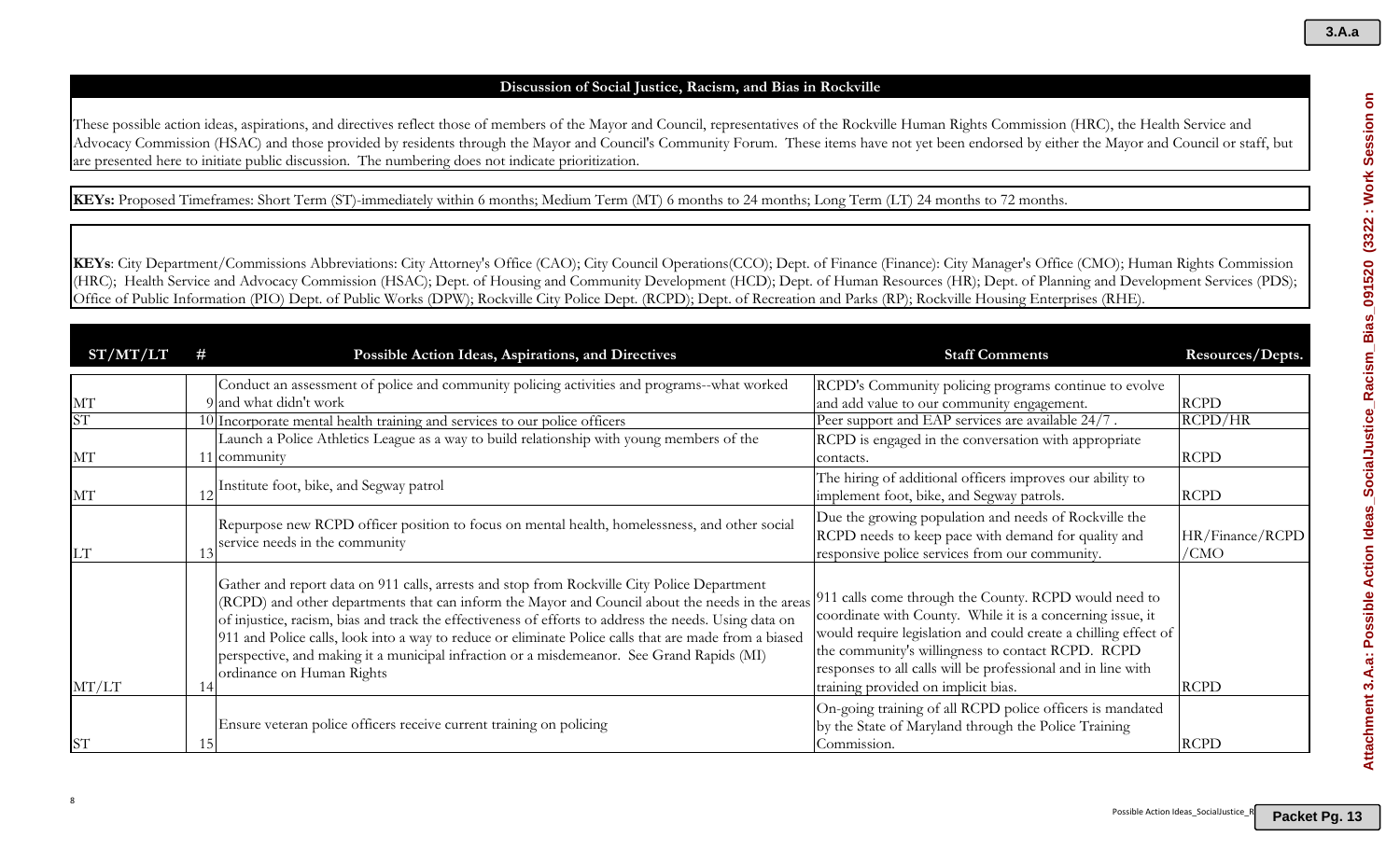# **Discussion of Social Justice, Racism, and Bias in Rockville**

These possible action ideas, aspirations, and directives reflect those of members of the Mayor and Council, representatives of the Rockville Human Rights Commission (HRC), the Health Service and Advocacy Commission (HSAC) and those provided by residents through the Mayor and Council's Community Forum. These items have not yet been endorsed by either the Mayor and Council or staff, but are presented here to initiate public discussion. The numbering does not indicate prioritization.

**KEYs:** Proposed Timeframes: Short Term (ST)-immediately within 6 months; Medium Term (MT) 6 months to 24 months; Long Term (LT) 24 months to 72 months.

| ST/MT/LT       | # | Possible Action Ideas, Aspirations, and Directives                                                                                                                                                                                                                                                         | <b>Staff Comments</b>                                                                                                            | Resources/Depts. |
|----------------|---|------------------------------------------------------------------------------------------------------------------------------------------------------------------------------------------------------------------------------------------------------------------------------------------------------------|----------------------------------------------------------------------------------------------------------------------------------|------------------|
| MT             |   | Repeat messaging of non-emergency number (County 311/RCPD 240-314-8900) as a way to relieve<br>police from non-police calls--i.e., mental health, domestic violence, or other services                                                                                                                     | RCPD non-emergency staff routinely refer non-police calls<br>to the appropriate City or County government agency for<br>service. | RCPD/PIO         |
| LT             |   | Partner with County, non-profit, courts and others to appropriately respond to calls that are<br>17 currently handled by police--mental health, housing issues                                                                                                                                             | RCPD continually partners with HHS and Mobile Crisis as<br>appropriate.                                                          | <b>RCPD</b>      |
|                |   | Focus Area 4: Promote diversity in City staffing and Boards and Commissions membership                                                                                                                                                                                                                     |                                                                                                                                  |                  |
| $ST/O$ ngoing  |   | Implement strategies to increase the diversity of members of the boards and commissions                                                                                                                                                                                                                    | This will be discussed with the M&C in the fall in the<br>context of volunteerism generally.                                     | CC/DCO           |
| $ST/$ on-going |   | Conduct more outreach to recruit community members to fill Board and Commission vacancies                                                                                                                                                                                                                  | HR will work with the CC/DCO to identify sources for<br>board and commission recruitment.                                        | HR CC/DCO        |
| <b>ST</b>      |   | Review of the City's recruitment process with the lens of racial equity and outreach to organizations<br>for all recruitments and future actions to ensure broader applicant pools. Review and implement<br>best practices in recruitment, hiring and promotion to enhance diversity in the City workforce | To be discussed on Sept. 14 agenda. This could be initiated<br>in the short term.                                                | HR               |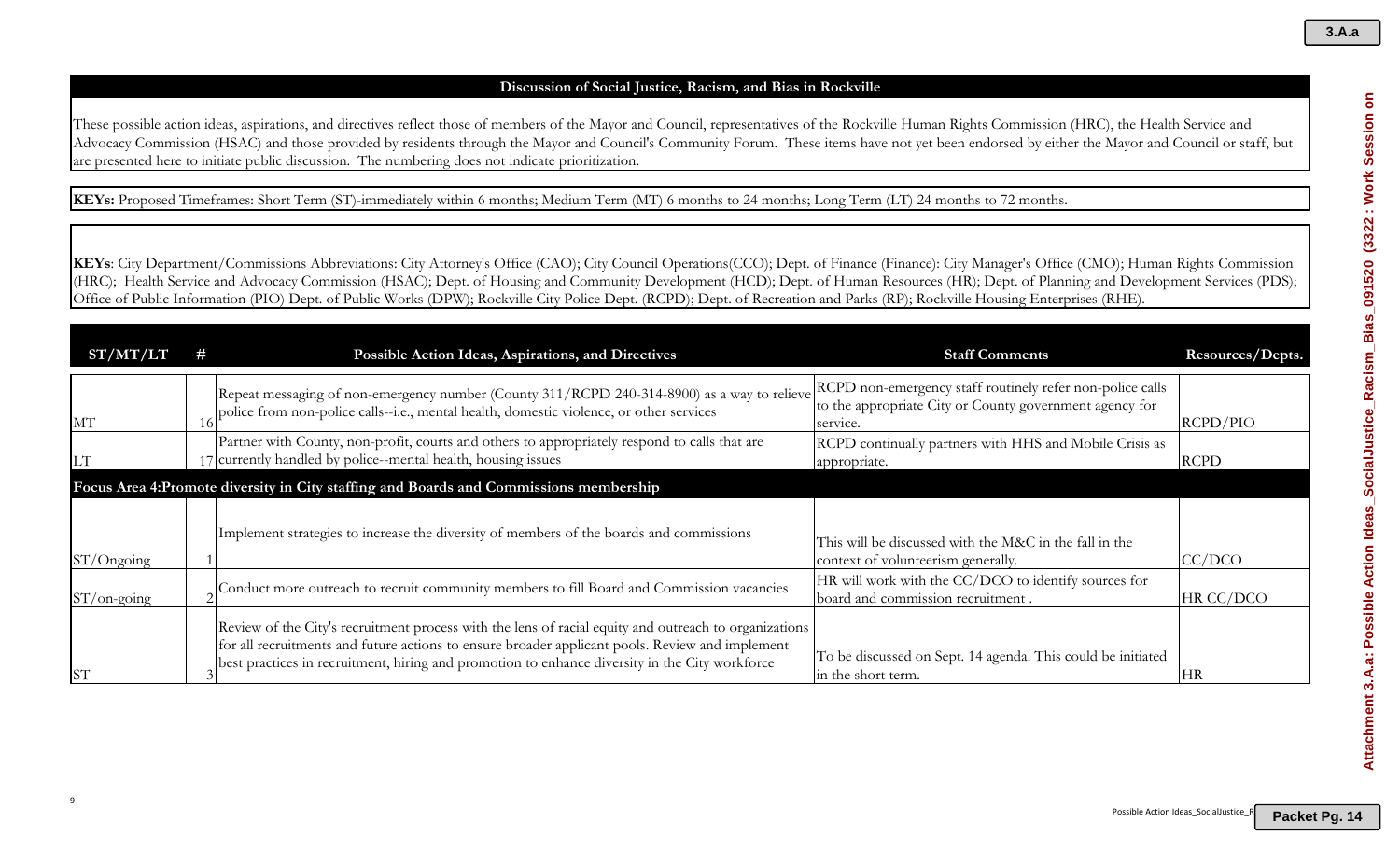# **Discussion of Social Justice, Racism, and Bias in Rockville**

These possible action ideas, aspirations, and directives reflect those of members of the Mayor and Council, representatives of the Rockville Human Rights Commission (HRC), the Health Service and Advocacy Commission (HSAC) and those provided by residents through the Mayor and Council's Community Forum. These items have not yet been endorsed by either the Mayor and Council or staff, but are presented here to initiate public discussion. The numbering does not indicate prioritization.

**KEYs:** Proposed Timeframes: Short Term (ST)-immediately within 6 months; Medium Term (MT) 6 months to 24 months; Long Term (LT) 24 months to 72 months.

| ST/MT/LT  | Possible Action Ideas, Aspirations, and Directives                                                                                                                                                                     | <b>Staff Comments</b>                                                                                                                                                                                                                                                                                                                                                                                        | Resources/Depts. |
|-----------|------------------------------------------------------------------------------------------------------------------------------------------------------------------------------------------------------------------------|--------------------------------------------------------------------------------------------------------------------------------------------------------------------------------------------------------------------------------------------------------------------------------------------------------------------------------------------------------------------------------------------------------------|------------------|
| MT        | Consider the hiring of a Racial Equity Officer (Montgomery County has such an officer, and other<br>communities)                                                                                                       | This function should be in the CMO to have a more global<br>impact on racial equity (broader than employment). Need<br>clear goals and objectives for this position. Suggest<br>coordination and partnership with the County's Racial<br>Equity Officer to avoid duplication.                                                                                                                                | CMO/HR           |
| МT        | Reconstitute Personnel Appeals Board for the benefit of employee                                                                                                                                                       | Need to review the purpose of the Personnel Appeals Board<br>as outlined in the City Code. Revisions would require<br>changes to the City Code.                                                                                                                                                                                                                                                              | HR/CAO           |
|           | Focus Area 5: Budgetary, Policy, and Planning considerations for the Mayor and Council.                                                                                                                                |                                                                                                                                                                                                                                                                                                                                                                                                              |                  |
| <b>LT</b> | Incorporate a Racial and Social Impact Assessment on policy and items that are brought before the<br>1 Mayor and Council (i.e., CIP or ordinances)                                                                     |                                                                                                                                                                                                                                                                                                                                                                                                              | All depts        |
| MT        | Consider if certain activities that currently reside in the police department should be moved to<br>other departments of the City--i.e., should red-light and speed camera related activities be located<br>under DPW? | RCPD has recognized this concern and has been proactive.<br>For example, code enforcement was re-located to PDS.<br>Automated Traffic Enforcement (ATE) by Maryland Code<br>21-809 require a duly authorized law enforcement officer to<br>certify that a traffic violation occurred. Bifurcating the<br>management of ATE would add unnecessary complications<br>and communication gaps with our community. | RCPD/DPW         |